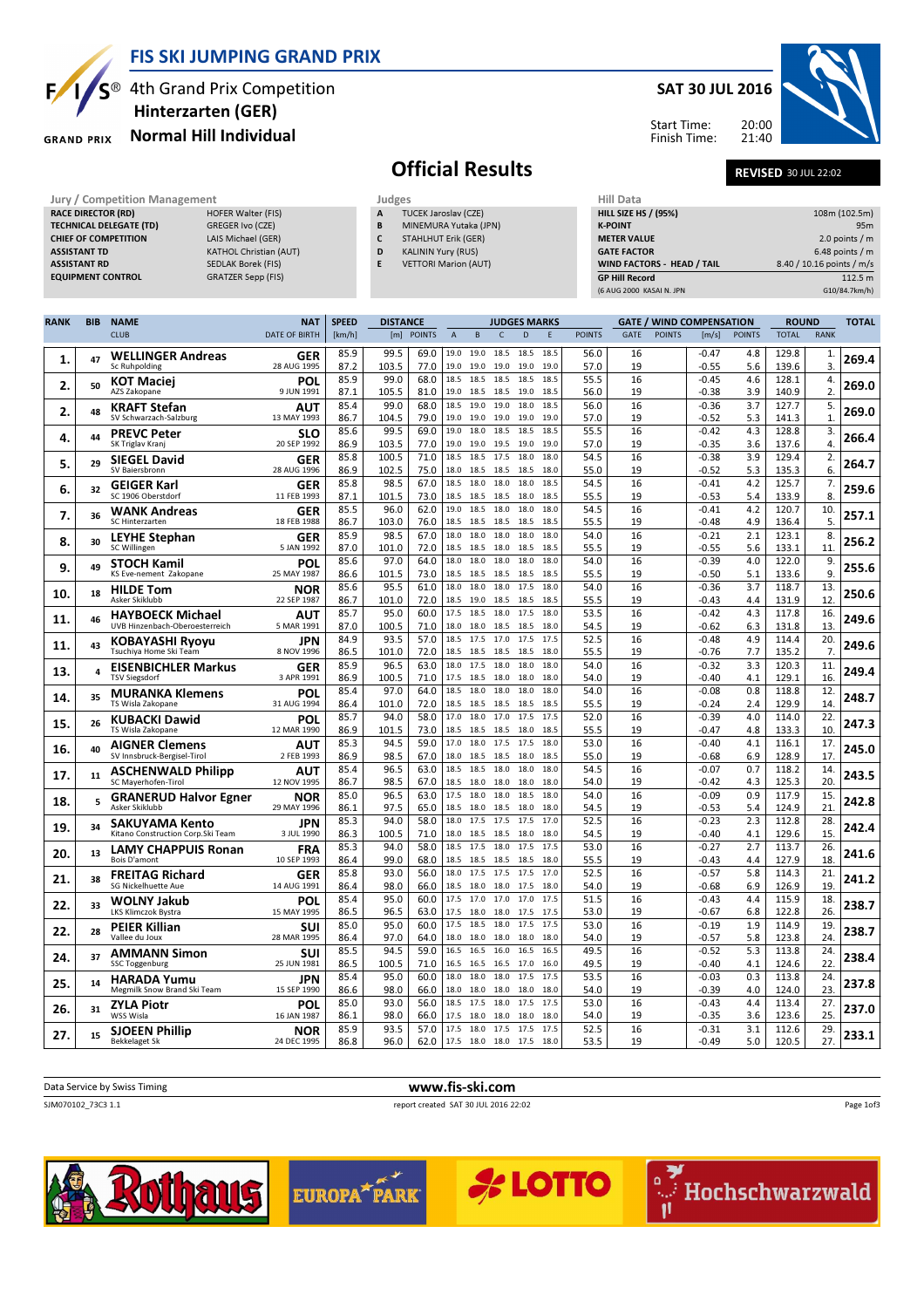FIS SKI JUMPING GRAND PRIX



 $S^{\circledast}$  4th Grand Prix Competition

Hinterzarten (GER)

Normal Hill Individual **GRAND PRIX** 

SAT 30 JUL 2016





## **Official Results** REVISED 30 JUL 22:02

| <b>RANK</b> | <b>BIB</b> | <b>NAME</b>                          | <b>NAT</b>           | <b>SPEED</b> | <b>DISTANCE</b> |            |                | <b>JUDGES MARKS</b> |                |      |           |               | <b>GATE / WIND COMPENSATION</b> |               |                       |               | <b>ROUND</b> |             | <b>TOTAL</b>           |
|-------------|------------|--------------------------------------|----------------------|--------------|-----------------|------------|----------------|---------------------|----------------|------|-----------|---------------|---------------------------------|---------------|-----------------------|---------------|--------------|-------------|------------------------|
|             |            | <b>CLUB</b>                          | <b>DATE OF BIRTH</b> | [km/h]       |                 | [m] POINTS |                |                     |                |      |           | <b>POINTS</b> | <b>GATE</b>                     | <b>POINTS</b> | $\lfloor m/s \rfloor$ | <b>POINTS</b> | <b>TOTAL</b> | <b>RANK</b> |                        |
| 28.         | 21         | <b>COLLOREDO Sebastian</b>           | <b>ITA</b>           | 85.5         | 93.5            |            | 17.5           | 18.0                | 17.5           | 17.5 | 17.5      | 52.5          | 16                              |               | $-0.19$               | 1.9           | 111.4        |             | $30.\overline{)}228.9$ |
|             |            | <b>GRUPPO SCIATORI FIAMME GIALLE</b> | 9 SEP 1987           | 86.4         | 96.5            | 63.0       | 17.5           | 18.0                | 17.5 17.5 17.5 |      |           | 52.5          | 19                              |               | $-0.20$               | 2.0           | 117.5        | 28.         |                        |
| 29.         | 10         | <b>ITO Kenshiro</b>                  | <b>JPN</b>           | 85.3         | 95.0            | 60.0       | 18.0           | 18.0                | 17.5           | 18.0 | 18.0      | 54.0          | 16                              |               | 0.00                  | 0.0           | 114.0        | 22.         | 225.6                  |
|             |            | Megmilk Snow Brand Ski Team          | 8 JAN 1990           | 86.5         | 92.5            | 55.0       | 17.5           | 17.5                | 17.5           |      | 17.5 17.5 | 52.5          | 19                              |               | $-0.40$               | 4.1           | 111.6        | 29.         |                        |
| 30.         |            | <b>VANCURA Tomas</b>                 | <b>CZE</b>           | 85.4         | 100.5           | 71.0       | 19.0           | 18.5                | 19.0           |      | 18.5 18.5 | 56.0          | 16                              |               | 0.12                  | $-1.0$        | 126.0        |             | 126.0                  |
|             |            | TJ Dukla Liberec                     | 10 SEP 1996          |              | <b>DSQ</b>      |            | <b>ICR 441</b> |                     |                |      |           |               |                                 |               |                       |               |              |             |                        |

|                     |    |                                                           |                           |      |      |      | not qualified for 2nd round |                          |  |      |    |         |        |       |     |       |
|---------------------|----|-----------------------------------------------------------|---------------------------|------|------|------|-----------------------------|--------------------------|--|------|----|---------|--------|-------|-----|-------|
| 31.                 | 39 | <b>DESCOMBES SEVOIE Vincent</b><br>Douanes - Chamonix     | <b>FRA</b><br>9 JAN 1984  | 84.8 | 92.0 | 54.0 |                             | 17.0 17.5 17.5 17.5 17.0 |  | 52.0 | 16 | $-0.44$ | 4.5    | 110.5 | 31. | 110.5 |
| 32.                 | 12 | <b>DEZMAN Neic</b><br>SK Triglav Kranj                    | <b>SLO</b><br>7 DEC 1992  | 85.6 | 94.5 | 59.0 |                             | 18.0 17.5 17.5 17.5 17.5 |  | 52.5 | 16 | 0.14    | $-1.2$ | 110.3 | 32. | 110.3 |
| 33.                 | 23 | <b>SCHIFFNER Markus</b><br>UVB Hinzenbach-Oberoesterreich | <b>AUT</b><br>5 JUN 1992  | 86.0 | 92.5 | 55.0 |                             | 18.0 17.5 17.5 17.0 17.5 |  | 52.5 | 16 | $-0.27$ | 2.7    | 110.2 | 33. | 110.2 |
| 34.                 | 42 | <b>DESCHWANDEN Gregor</b><br>Horw                         | SUI<br>27 FEB 1991        | 84.7 | 91.5 | 53.0 |                             | 18.0 17.5 17.5 17.0 17.5 |  | 52.5 | 16 | $-0.40$ | 4.1    | 109.6 | 34. | 109.6 |
| 35.                 |    | <b>KORNILOV Denis</b><br>Sdushor CSP N. Novgorod Dinamo   | <b>RUS</b><br>17 AUG 1986 | 84.7 | 93.5 | 57.0 |                             | 17.0 17.5 17.0 17.5 17.0 |  | 51.5 | 16 | $-0.04$ | 0.4    | 108.9 | 35. | 108.9 |
| 36.                 | 41 | <b>TEPES Jurij</b><br>SD Dolomiti                         | <b>SLO</b><br>14 FEB 1989 | 85.8 | 92.5 | 55.0 |                             | 17.0 17.5 17.0 17.0 17.5 |  | 51.5 | 16 | $-0.22$ | 2.2    | 108.7 | 36. | 108.7 |
| 37.                 | 22 | <b>KOBAYASHI Junshiro</b><br>Megmilk Snow Brand Ski Team  | <b>JPN</b><br>11 JUN 1991 | 84.9 | 92.0 | 54.0 |                             | 17.0 17.0 17.5 17.0 17.5 |  | 51.5 | 16 | $-0.27$ | 2.7    | 108.2 | 37. | 108.2 |
| 38.                 |    | <b>ALTENBURGER Florian</b><br>SC Seekirchen-Salzburg      | <b>AUT</b><br>2 NOV 1993  | 85.4 | 92.0 | 54.0 |                             | 17.5 17.5 17.5 17.0 17.5 |  | 52.5 | 16 | $-0.16$ | 1.6    | 108.1 | 38. | 108.1 |
| 39.                 |    | <b>BJOERENG Joacim Oedegaard</b><br>Roevkenhopp           | <b>NOR</b><br>14 DEC 1995 | 85.3 | 91.5 | 53.0 |                             | 18.0 17.0 17.5 17.0 17.0 |  | 51.5 | 16 | $-0.31$ | 3.1    | 107.6 | 39. | 107.6 |
| 40.                 | 25 | <b>JOHANSSON Robert</b><br>Soere Aal II                   | <b>NOR</b><br>23 MAR 1990 | 85.6 | 91.5 | 53.0 |                             | 17.5 17.0 17.5 17.0 17.0 |  | 51.5 | 16 | $-0.29$ | 2.9    | 107.4 | 40. | 107.4 |
| 41.                 |    | <b>PUNGERTAR Matjaz</b><br><b>SSK Menges</b>              | <b>SLO</b><br>14 AUG 1990 | 85.2 | 90.5 | 51.0 |                             | 17.5 17.0 17.0 17.0 16.5 |  | 51.0 | 16 | $-0.44$ | 4.5    | 106.5 | 41. | 106.5 |
| 42.                 | 20 | <b>DAMJAN Jernej</b><br>SSK Sam Ihan                      | <b>SLO</b><br>28 MAY 1983 | 85.1 | 91.5 | 53.0 |                             | 16.5 17.0 17.5 17.0 16.5 |  | 50.5 | 16 | $-0.18$ | 1.8    | 105.3 | 42. | 105.3 |
| 43.                 | 45 | <b>HLAVA Lukas</b><br>Dukla Liberec                       | <b>CZE</b><br>10 SEP 1984 | 85.0 | 90.5 | 51.0 |                             | 18.0 17.5 17.0 17.0 16.5 |  | 51.5 | 16 | $-0.22$ | 2.2    | 104.7 | 43. | 104.7 |
| 44.                 | 16 | <b>ZHAPAROV Marat</b><br>Ski Club VKO                     | <b>KAZ</b><br>25 AUG 1985 | 85.4 | 89.5 | 49.0 |                             | 18.0 17.0 17.0 16.5 16.5 |  | 50.5 | 16 | $-0.29$ | 2.9    | 102.4 | 44. | 102.4 |
| 45.                 |    | <b>BIRCHLER Tobias</b><br>Einsiedeln                      | SUI<br>29 JUL 1997        | 85.3 | 87.5 | 45.0 |                             | 17.5 17.0 16.5 17.0 16.5 |  | 50.5 | 16 | $-0.35$ | 3.6    | 99.1  | 45. | 99.1  |
| 46.                 | 19 | <b>STURSA Voitech</b><br>Dukla Liberec                    | <b>CZE</b><br>3 AUG 1995  | 85.4 | 89.0 | 48.0 |                             | 17.0 16.0 15.0 15.5 16.0 |  | 47.5 | 16 | $-0.32$ | 3.3    | 98.8  | 46. | 98.8  |
| 47.                 | 27 | <b>POPPINGER Manuel</b><br>SV Innsbruck-Bergisel-Tirol    | <b>AUT</b><br>19 MAY 1989 | 85.5 | 86.5 | 43.0 |                             | 17.0 17.0 16.5 17.0 16.5 |  | 50.5 | 16 | $-0.37$ | 3.8    | 97.3  | 47. | 97.3  |
| 48.                 | 24 | <b>LARINTO Ville</b><br>Lahden Hiihtoseura                | <b>FIN</b><br>11 APR 1990 | 85.6 | 87.0 | 44.0 |                             | 17.0 17.0 17.0 16.5 16.5 |  | 50.5 | 16 | $-0.26$ | 2.6    | 97.1  | 48. | 97.1  |
|                     |    |                                                           |                           |      |      |      |                             |                          |  |      |    |         |        |       |     |       |
| <b>Disqualified</b> |    |                                                           |                           |      |      |      |                             |                          |  |      |    |         |        |       |     |       |

6 TOCHIMOTO Shohei JPN SCE 4

#### Did Not Start

17 MAEAETTAE Jarkko FIN

ICR 441 : REFUSAL OF THE EQUIPMENT CONTROL SCE 4 : SUIT

Data Service by Swiss Timing **www.fis-ski.com**<br>
SIM070102 73C3 1.1<br>
TREPORT CREATED AT 30 JUL 2016 22 report created SAT 30 JUL 2016 22:02

Page 2of3